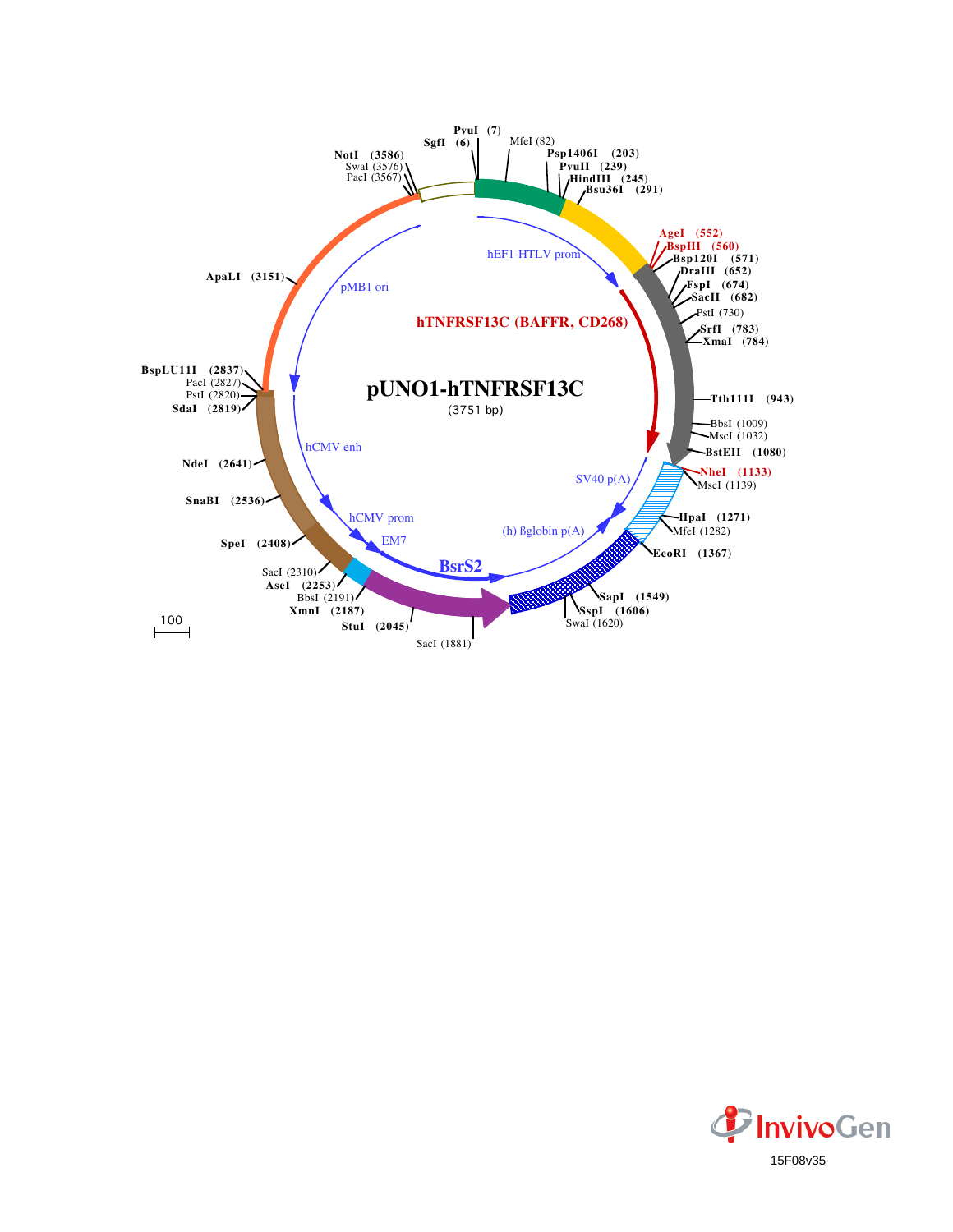**PvuI (7)**

MfeI (82)

|                        | MfeI $(82)$<br>SgfI $(6)$<br>1 GGATCTGCGATCGCTCCGGTGCCCGTCAGTGGGCAGAGCGCACATCGCCCACAGTCCCCGAGAAGTTGGGGGGAGGGTCGGCAATTGAAC <b>G</b> GGTGCCTA                                                                                                                                                                                                                                                                                                                             |
|------------------------|-------------------------------------------------------------------------------------------------------------------------------------------------------------------------------------------------------------------------------------------------------------------------------------------------------------------------------------------------------------------------------------------------------------------------------------------------------------------------|
|                        | 101 GAGAAGGTGGCGCGGGGTAAACTGGGAAAGTGATGTCGTGTACTGGCTCCGCCTTTTTCCCGAGGGTGGGGAGAACCGTATATAAGTGCAGTAGTCGCC                                                                                                                                                                                                                                                                                                                                                                 |
|                        | $HindIII$ (245)<br>Psp1406I (203)<br>PvuII $(239)$<br><b>Bsu36I</b> (291)                                                                                                                                                                                                                                                                                                                                                                                               |
|                        | 301 GCCATCCACGCCGGTTGAGTCGCGTTCTGCCGCCTCCCGCCTGTGGTGCCTCCTGAACTGCGTCCGCCGTCTAGGTAAGTTTAAAGCTCAGGTCGAGACC                                                                                                                                                                                                                                                                                                                                                                |
| 401                    |                                                                                                                                                                                                                                                                                                                                                                                                                                                                         |
|                        | $BspHI$ (560)<br>Bsp120I (571)<br>AgeI $(552)$<br>501 TCTGTTCTGCGCCGTTACAGATCCAAGCTGTGACCGGCGCCTACCTGAGATCACCGGTCATCATGAGGCGAGGCCCCCGGAGCCTGCGGGGCAGGGACGC<br>R R G P R S<br>$1$ M<br>L R<br>R D A<br>G<br>SacII (682)<br>DraIII $(652)$<br>FspI (674)                                                                                                                                                                                                                  |
| 13 <sup>b</sup>        | 601 GCCAGCCCCCACGCCCTGCGTCCCGGCCGAGTGCTTCGACCTGCTGGTCCGCCACTGCGTGGCCTGCGGGCTCCTGCGCACGCCGCGGCCGAAACCGGCC<br>D L L V R H C V A<br>L L R T<br>P<br>A P T P<br>$\mathbf{C}$<br>$V$ $P$<br>E.<br>- C<br>$-F$<br><sub>C</sub><br>G<br>P<br>$\mathsf{A}$<br>P<br>K P A<br>XmaI (784)                                                                                                                                                                                          |
| $80 \text{ F} \cdot G$ | SrfI (783)<br>PstI (730)<br>701 GGGGCCAGCAGCCCTGCGCCCAGGACGGCGCTGCAGCCGCAGGAGTCGGTGGGCGCGGGGGCCGGCGAGGCGGCGCTGCCCCTGCCCGGGCTGCTCTTTTG<br>47 G A S S P A P R T A L Q P Q E S V G A G A G E A A L P L P G<br>801 GCGCCCCCGCGCTGCTGGGCCTGGCACTGGTCCTGGCGCTGGTCCTGGTGGGTCTGGTGAGCTGAGGCGGCGACAGCGGCGGCTTCGCGGCGTCCTC<br>$\mathsf{P}$<br>V L V G L V S W R R R O R<br><b>A</b><br>A<br>$\mathbf{I}$<br>- 11<br>G<br>V.<br>$\mathbf{L}$<br>A L<br>R L<br>R<br>G A<br>S S<br>A |
| 113                    | Tth111I (943)<br>A E A P<br>D A<br>P E<br>PLDKVIILS<br>$\mathsf{P}$<br>G<br><sub>S</sub><br><b>D</b><br>D<br>G<br>D<br>K<br>$\Box$<br>$\overline{A}$<br>TAPAWP<br>BbsI (1009)<br>MscI (1032)<br>BstEII (1080)                                                                                                                                                                                                                                                           |
| $147$ P                | G H S<br>P<br>$\mathsf{P}$<br>V P V P A<br>$\mathsf{P}$<br>G<br>F.<br>D<br>- P<br>G<br>$\top$<br>$\top$<br>T<br>- E<br>LGS<br>TE<br>L V T<br>MscI (1139)<br><b>NheI</b> (1133)                                                                                                                                                                                                                                                                                          |
|                        | 180 G P E Q Q .                                                                                                                                                                                                                                                                                                                                                                                                                                                         |
|                        | <b>HpaI</b> (1271) MfeI (1282)                                                                                                                                                                                                                                                                                                                                                                                                                                          |
|                        | EcoRI (1367)<br>1301 GTTTCAGGTTCAGGGGGAGGTGTGGGAGGTTTTTTAAAGCAAGTAAAACCTCTACAAATGTGGTATGGAATTCTAAAATACAGCATAGCAAAACTTTAAC                                                                                                                                                                                                                                                                                                                                               |
|                        | 1401 CTCCAAATCAAGCCTCTACTTGAATCCTTTTCTGAGGGATGAATAAGGCATAGGCATCAGGGGCTGTTGCCAATGTGCATTAGCTGTTTGCAGCCTCACC                                                                                                                                                                                                                                                                                                                                                               |
|                        | SapI (1549)<br>1501 TTCTTTCATGGAGTTTAAGATATAGTGTATTTTCCCAAGGTTTGAACTAGCTCTTCATTTCTTTATGTTTTAAATGCACTGACCTCCCACATTCCCTTTT                                                                                                                                                                                                                                                                                                                                                |
|                        | SspI (1606)<br>SwaI (1620)                                                                                                                                                                                                                                                                                                                                                                                                                                              |
|                        | 1701 CCAGTTTAGTAGTTGGACTTAGGGAACAAAGGAACCTTTAATAGAAATTGGACAGCAAGAAAGCGAGCTTCTAGCTTTAGTTCCTGGTGTACTTGAGGGG<br>1411 •<br>N R T Y K L P<br>SacI (1881)                                                                                                                                                                                                                                                                                                                     |
|                        | 1801 GATGAGTTCCTCAATGGTGGTTTTGACCAGCTTGCCATTCATCTCAATGAGCACAAAGCAGTCAGGAGCATAGTCAGAGATGAGCTCTCTGCACATGCCA<br>1334   LEE   TTK VLK GNM E   LVF CD PA Y D S   LER<br>C M G<br>1901 CAGGGGCTGACCACCCTGATGGATCTGTCCACCTCATCAGAGTAGGGGTGCCTGACAGCCACAATGGTGTCAAAGTCCTTCTGCCCGTTGCTCACAGCAG                                                                                                                                                                                   |
| 661                    | 99 C P S V V R I S R D V E D S Y P H R V A V I T D F D K Q G N S V A S<br>StuI (2045)<br>2001 ACCCAATGGCAATGGCTTCAGCACAGACAGTGACCCTGCCAATGTAGGCCTCAATGTGGACAGCAGAGATGATCTCCCCAGTCTTGGTCCTGATGGCCGC<br>GIAIA E A C V T V R GI Y A E I H V A S I I E G T K T R I A A<br>BbsI (2191)                                                                                                                                                                                       |
|                        | XmnI (2187)<br>2101 CCCGACATGGTGCTTGTTGTCCTCATAGAGCATGGTGATCTTCTCAGTGGCGACCTCCACCAGCTCCAGATCCTGCTGAGAGATGTTGAAGGTCTTCATG<br>334 G V H H K N D E Y L M T I K E T A V E V L E L D O O S I N F T K M <                                                                                                                                                                                                                                                                     |
|                        | AseI (2253)<br>2201 GTGGCCCTCCTATAGTGAGTCGTATTATACTATGCCGATATACTATGCCGATGATTAATTGTCAAAACAGCGTGGATGGCGTCTCCAGCTTATCTGACGG                                                                                                                                                                                                                                                                                                                                                |
|                        | SacI (2310)<br>2301 TTCACTAAACGAGCTCTGCTTATATAGACCTCCCACCGTACACGCCTACCGCCCATTTGCGTCAATGGGGCGGAGTTGTTACGACATTTTGGAAAGTCCC                                                                                                                                                                                                                                                                                                                                                |
|                        |                                                                                                                                                                                                                                                                                                                                                                                                                                                                         |

GTTGATTTACTAGTCAAAACAAACTCCCATTGACGTCAATGGGGTGGAGACTTGGAAATCCCCGTGAGTCAAACCGCTATCCACGCCCATTGATGTACTG **SpeI (2408)** 2401